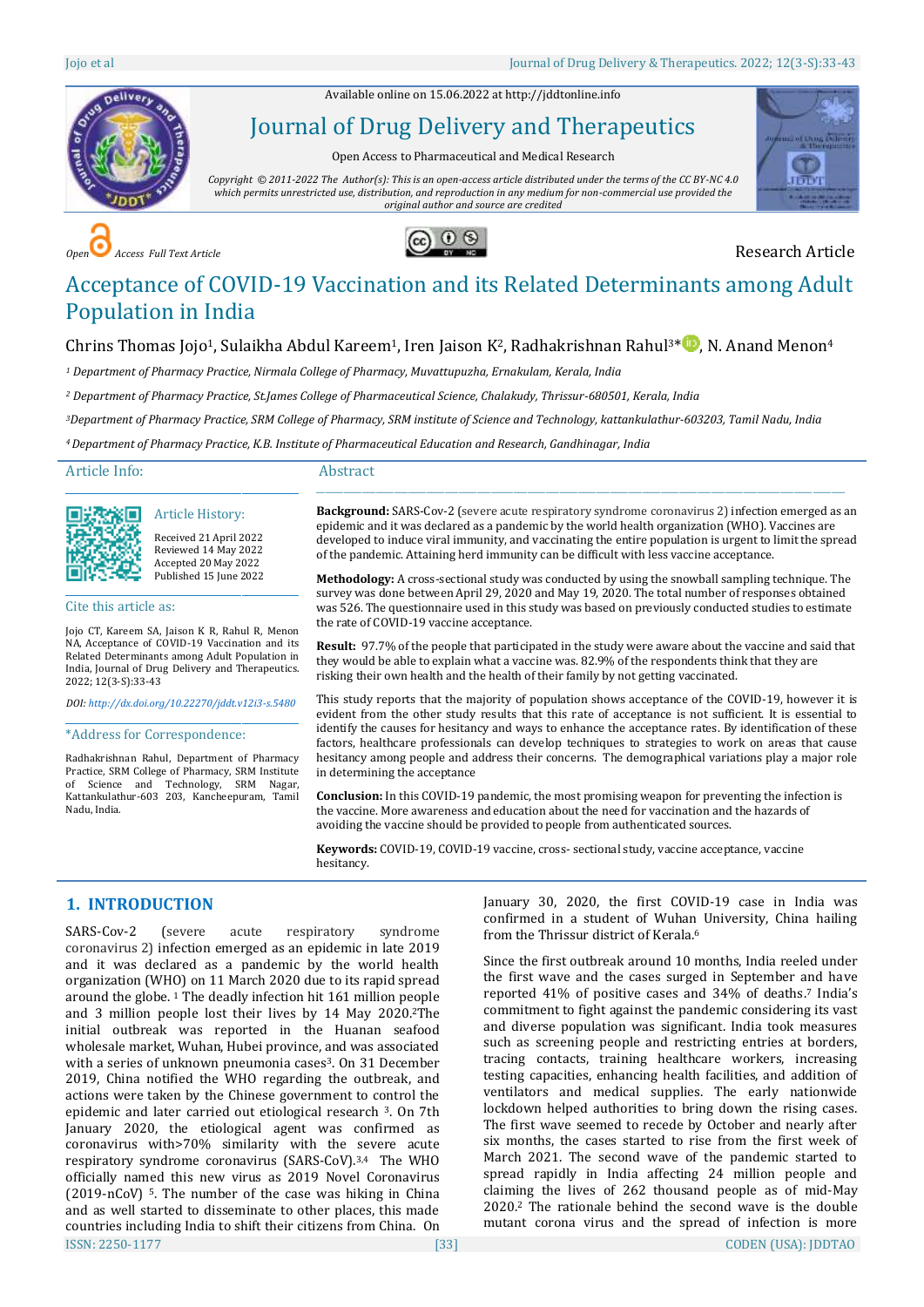intense than the first wave. It infects the younger population unlike the first outbreak, and most of the patients suffer from severe lung infections and happy hypoxia. Medical oxygen is the key treatment in fighting COVID-19 but the country is in oxygen shortage as a result of rising COVID-19 cases. To contain the virus and minimize the number of cases, several state governments have imposed curfews and lockdown on the movement. The containment efforts are effective as the overall positivity rate in India, which stood at 21.9%, later fallen to 19.8 % by mid-May 2021.Besides preventive and protective measures such as using a mask, social distancing, lockdown, etc., other short-term measures known as 'tactical treatments' like remdesivir, favipiravir, chloroquine, hydroxychloroquine, have been implemented. But these treatments cannot strengthen the immune system. <sup>8</sup> Therefore, vaccines are developed to induce viral immunity, and vaccinating the entire population is urgent to limit the spread of the pandemic.

In pursuit of a safe and effective vaccine, researchers and scientists contributed to the discovery of the corona vaccine by acquiring knowledge from severe acute respiratory syndrome (SARS) and the Middle East respiratory syndrome (MERS) vaccine development strategies. <sup>9</sup>, and vaccines were made available by late 2020. The search for the vaccine was initiated immediately after finding out the infectious agent as SARS-CoV-2, and its genomic sequence. Researchers and pharmaceutical companies around the globe shared data and collaborated to win the race. As of May 2021, the vaccines under clinical trials are 90, and 27 are at the final stages of testing and 11 vaccines are approved for use. <sup>10</sup> The main approaches of vaccine development include inactivated virus, Live-attenuated vaccine, viral vectors, nucleic acid vaccine, and sub-unit vaccines. <sup>11</sup> The first vaccine with the favourable result was a viral vector-based vaccine, the ChAdOx1 nCoV-19 (also known as AZD1222, AstraZeneca/University of Oxford) which is now manufactured by AstraZeneca-SKBio (Republic of Korea) and the Serum Institute of India (SII).<sup>12</sup>

India has emerged as the vaccine hub and attained the target to produce the cheapest vaccine against COVID-19. Out of 2 vaccines approved in India, Covaxin® ((BBV152 COVID-19 vaccine)is India's first home-grown vaccine produced by Bharath Biotech in collaboration with the Indian Council of Medical Research (ICMR) and Covishield® is a version of Oxford University-Astrazeneca. <sup>13</sup> By April 2020, SII announced its partnership with the Oxford University, and 1ml vials with all the cellular material for the vaccine arrived at SII from Oxford in May 2020.While Phase III trials (CTRI/2020/08/027170) of Covishield® began in India on August 2020, severe adverse reactions were observed with the vaccine, which paused trials in other countries. <sup>14</sup> Since no such effects were observed in India the trial continued and by November Astrazeneca observed their vaccine to be 70% efficient based on data from trial results. The company applied for the emergency use license and the Drug Controller General of India (DCGI) approved it in January 2021.<sup>13</sup>

Covaxin® gained approval for human trials from DCGI by the end of June 2020 and bylate July 2020 Phase 1 clinical trials have began. <sup>13</sup> The vaccine entered Phase 3 trial by November 2020 and received restricted emergency approval from the Central Drugs Standard Control Organisation(CDSCO) on January 3 2021 before the completion of Phase 3 trial and without any data on how efficient it could be. <sup>15</sup>The restricted emergency use of both Covaxin® and Covishield® proceeded to inoculate the hard-hit nation and the first vaccine drive began on 16 January 2021. A list of priority groups was prepared and those with a higher risk of exposure to the virus including healthcare providers and other front line workers were part of the initial group selected for vaccination. <sup>16</sup> The second phase of the inoculation drive started on March 1, 2021, and included senior citizens and those aged between 45- 59 with co-morbidities. Moreover, India is also looking forward to begin the third drive of vaccination. India gifted around 55 lakh doses of vaccines to its neighbouring countries and its extended neighbourhood.

As per the recent reports, Russia's Sputnik V could soon be India's 3rd approved vaccine.

Vaccination is one of the major strategies to control the pandemic. WHO's Covax facility is functioning to ensure fair and equitable access to vaccines in every country to save their population, starting with the most vulnerable. <sup>17</sup> Nevertheless, people still doubt the safety and efficacy of vaccines that are developed in a short time which normally would take years to develop. Public acceptance for a new vaccine is uncertain and vaccine hesitancy will remain an important challenge in immunization against COVID-19. WHO regards vaccine hesitancy as one of the major threats to global health.<sup>18</sup> Moreover, attaining herd immunity can be difficult with less vaccine acceptance. Therefore, it is important to understand the concerns of the public regarding vaccine hesitancy to attain a decent vaccine coverage rate among the population.

## **2. METHODOLOGY:**

## **2.1. Study design:**

A cross-sectional study was conducted by using the snowball sampling technique. The survey was done between April 29, 2020 and May 19, 2020. Adults of 18 years or older and currently living in India were included in the study. The main inclusion criterion was the age (above 18 years). The survey composed of 36 questions on the Google form platform. Google form is a free online survey software included as part of the web-based Google Docs Editors suite offered by Google.

## **2.2. Sociodemographic characteristics:**

The total number of responses obtained was 526. The demographic details collected for the survey are age, gender, the region where the respondent lives, marital status, education, occupation, and socioeconomic status. The respondents were also asked whether they belonged to the health care sector or not.

## **2.3. Instrument development:**

The questionnaire used in this study was based on previously conducted studies to estimate the rate of COVID-19 vaccine acceptance. <sup>19</sup> In this study, the questionnaire was piloted with 20 health care professionals and after reviewing and refining, the survey was shared. A link was generated from Google form and sent to Health Care professional students, government and private employees, self-employed, semi-governmental employees, and unemployed people. The questionnaire was developed in English and was circulated as Google form via email, LinkedIn, Snapchat, WhatsApp, and Telegram.

The questions asked in the survey were divided into three sections:

In all the sections, a four-point scale  $(4=$  quite a bit,  $3=$ moderate amount, 2= a little, and 1= not at all) with questions on concern and hesitation to get vaccinated were asked.

- *1. Attitudes and beliefs about COVID-19:*
- COVID-19 pandemic:

This section was used to assess the insight of people on COVID-19 and the effect of the COVID-19 pandemic among the participants. There were five questions in this section. A yes or no question was asked to know whether the participants are aware of the prevalence of the COVID-19 pandemic.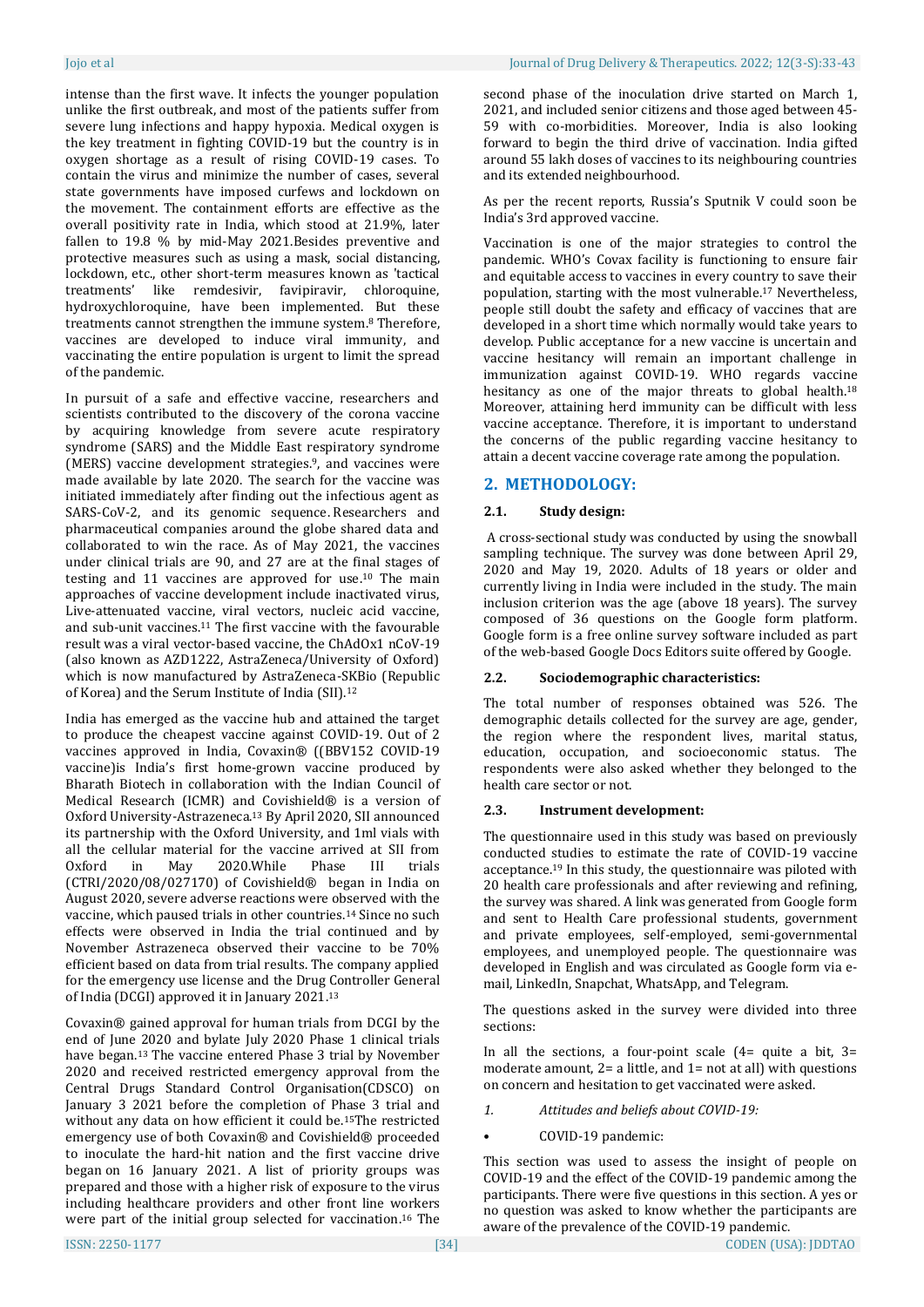#### Effect of COVID-19 pandemic:

The participants were asked about the effect of COVID-19 on their social, personal, and work or professional life. They were also asked whether they believe that COVID-19 is now a serious threat to mankind. The respondents have to indicate their answers as "not at all, a little, moderate amount, and quite a bit". This helps us to measure the concern people have towards the COVID-19 pandemic.

#### • Knowledge on vaccine:

Yes or no questions were asked in order to estimate the participants' exposure to vaccination for COVID-19. They were also asked whether the information provided by the health care system and the government satisfied their expectation or not. The sources of information were also estimated in the survey. The participants were also asked whether they are aware of the role of health care professionals in the battle against COVID-19 by risking their life. Their perspective on gender equality in vaccination was also recorded. The participants' beliefs on the effectiveness and safety of vaccines were also measured.

#### 3. The role of vaccines in COVID-19:

In this section, respondents were asked whether there is an alternative for the COVID-19 vaccine to control the spread of this disease. The knowledge on the relation between the vaccine and the immune system was also tested in the survey. Their decisions to get vaccinated or not were also recorded. The impact of fear of initial side effects like fever, body ache were also measured which correlates to people avoiding vaccination. Respondents were asked whether they saw any bad reactions reported due to vaccination in their community. Their expectation of more advanced and effective vaccines to prevent COVID-19 was also estimated. Their satisfaction with the information and advice related to vaccination and immunization provided by the healthcare professional was

#### **Table 1: Social demographic details of the respondent**

also recorded. the answers are recorded as "not at all, a little, moderate amount, and quite a bit". The participants' concern about the COVID-19 vaccine and its impact on themselves and their families was also recorded.

#### **2.4. Statistical analysis:**

The total score obtained for each item was calculated and then converted to percentage in order to determine the rate of awareness, hesitation, knowledge on the COVID-19 vaccine and the COVID-19 pandemic. The data collected is presented as a table where N=526.

#### **3. RESULTS:**

#### **3.1. Demographic Details:**

The total number of participants involved in the study were 526. The participants were categorised into four groups, 18- 25 years, 26-35 years, 36-45 years and above 45 years. Majority of the participants were females and they made up to 64.1% of the total population involved in the study. Females have acknowledged the concept of covid -19 vaccination better than men .124 (24.2%) respondents live in the city, 253(49.8%) of them reside in the village and 132 (26%) people live in the town. As of the marital status of the participants, 423(80.4%) of the participants were single. 173 (32.9%) of the participants were well educated with a postgraduation degree. 255 (48.55%) of them were graduates. 110 (21.7%) of the respondents were healthcare professionals and 196(38.6%) of them were healthcare professional students. Working class population has shown less compliance than students for the vaccine acceptance. The annual income of 236 (45.1%) participants was less than 1,00,000. 126(24%) earned between 1,00,000 and 2,00,000 per annum. 63 (13%) of the respondents have an annual income ranging between 2,00,000 and 3,00,000. 100 (19%) participants earn above 3,00,000 per annum. The demographic details of the respondents is given in table 1 and depicted in Fig 1.

|                               | <b>Acceptance of covid 19 vaccine score</b> |                       |                 |               |          |  |  |
|-------------------------------|---------------------------------------------|-----------------------|-----------------|---------------|----------|--|--|
| <b>Category</b>               | <b>Total</b><br>Sample[n/N]                 | $\leq$ Median<br>(11) | >Median<br>(11) | $\chi$ 2value | P Value  |  |  |
| <b>Age Group (Yrs)</b>        |                                             |                       |                 |               |          |  |  |
| 18-26yrs                      | 71.5                                        | 231                   | 145             |               |          |  |  |
| 26-35yrs                      | 16.2                                        | 58                    | 27              | 1.508         | 0.608    |  |  |
| 36-45yrs                      | 5.5                                         | 19                    | 10              |               |          |  |  |
| Above 45yrs                   | 6.8                                         | 22                    | 14              |               |          |  |  |
| Gender                        |                                             |                       |                 |               |          |  |  |
| Male                          | 35.9                                        | 134                   | 55              | 8.406         | $0.004*$ |  |  |
| Female                        | 64.1                                        | 196                   | 141             |               |          |  |  |
| <b>Region where they live</b> |                                             |                       |                 |               |          |  |  |
| City                          | 24.2                                        | 87                    | 38              | 4.498         | 0.106    |  |  |
| Village                       | 49.8                                        | 78                    | 59              |               |          |  |  |
| Town                          | 26                                          | 165                   | 99              |               |          |  |  |
| <b>Marital Status</b>         |                                             |                       |                 |               |          |  |  |
| Single                        | 80.4                                        | 264                   | 159             | 0.137         | 0.987    |  |  |
| Legally married               | 17.3                                        | 58                    | 33              |               |          |  |  |
| Widow                         | $1.1\,$                                     | $\overline{4}$        | $\mathbf{2}$    |               |          |  |  |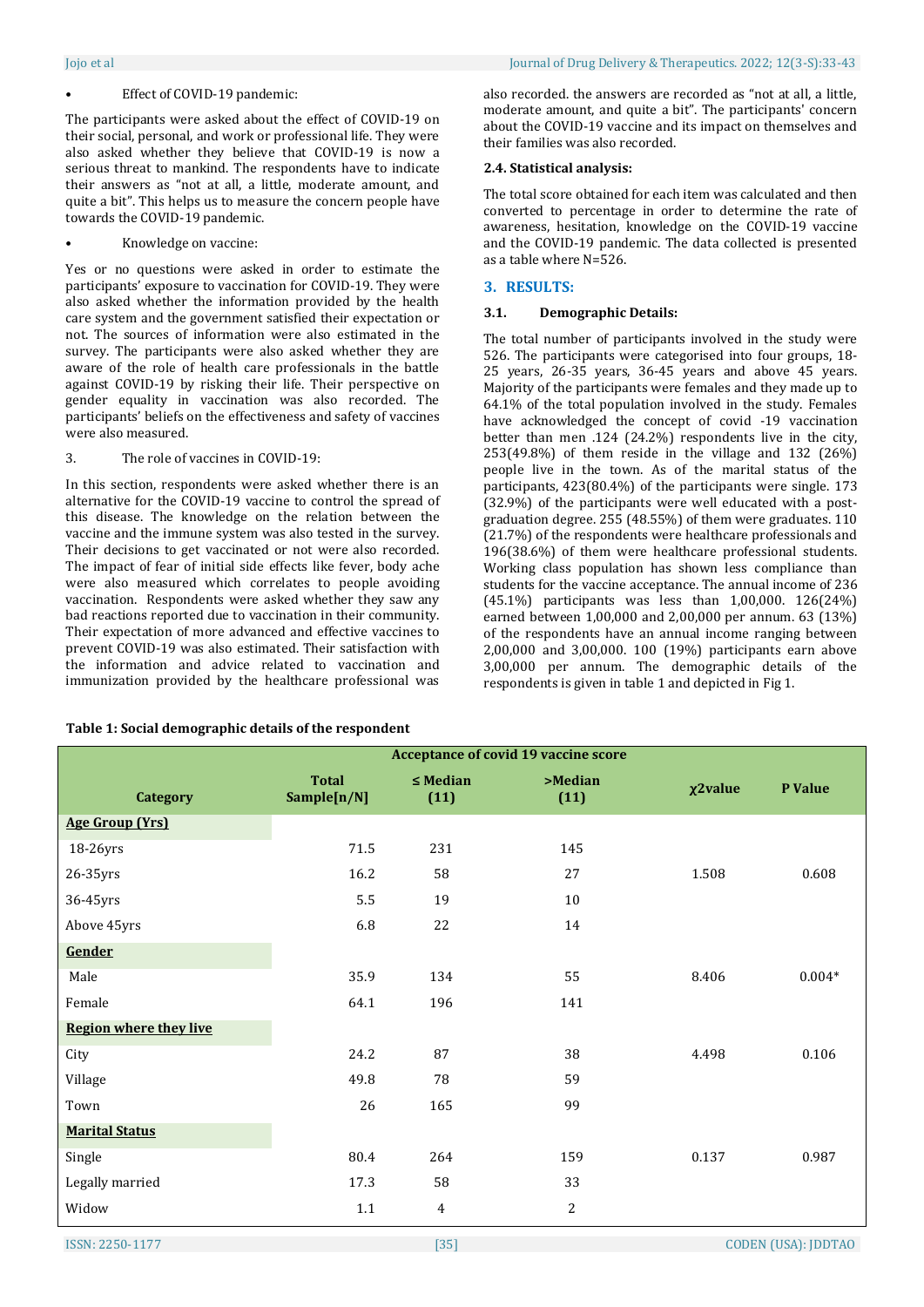| Divorced                                 | $\overline{1.1}$ | $\overline{4}$ | $\overline{c}$ |        |          |
|------------------------------------------|------------------|----------------|----------------|--------|----------|
| <b>Education</b>                         |                  |                |                |        |          |
| Postgraduate                             | 32.9             | 104            | 13             |        |          |
| Graduate                                 | 48.55            | 160            | 5              |        |          |
| Diploma                                  | 4.6              | 19             | 95             | 5.536  | 0.237    |
| High school                              | 8.4              | 31             | 69             |        |          |
| Others                                   | 5.7              | 16             | 14             |        |          |
| <b>Health Care</b>                       |                  |                |                |        |          |
| Yes, health care professional            | 21.7             | 69             | 46             |        |          |
| Yes, health care professional<br>student | 38.6             | 124            | 79             | 1.477  | 0.478    |
| No                                       | 39.8             | 137            | 71             |        |          |
| <b>Occupation</b>                        |                  |                |                |        |          |
| Government                               | $\overline{4}$   | 17             | $\overline{4}$ |        |          |
| Private                                  | 20               | 56             | 49             |        |          |
| Self employed                            | 4.8              | 17             | 8              |        |          |
| Not working                              | 13.5             | 48             | 23             | 11.178 | $0.048*$ |
| Semi government                          | 1.9              | 9              | 11             |        |          |
| Student                                  | 55.9             | 183            | 111            |        |          |
| <b>Annual Family Income</b>              |                  |                |                |        |          |
| $<$ 1 $l$ akh                            | 45.1             | 48             | 23             | 2.077  | 0.557    |
| 1lakh-2lakh                              | 24               | 183            | 111            |        |          |
| 2lakh-3lakh                              | 12               | 17             | $\overline{4}$ |        |          |
| $>3$ lakh                                | 19               | 56             | 49             |        |          |

\*Significant



**Figure 1: Acceptance of COVID -19 vaccines with respect to gender and occupation.**

#### **3.2. Attitudes and Beliefs about COVID-19:**

522(99.2%) of the participants reported to have heard about the COVID-19 pandemic. 188(35.7%) of them see moderate effects on their work or professional life and 184(35%) of them agree that their work or professional life has been affected quite a bit due to the pandemic. 180 (34.2%) of them

seem to notice a moderate amount of change in their family lives as a result of the pandemic and 116 (22.1%) say that it has changed quite a bit. 7 (1.3%) think that COVID-19 is not serious at all, 37 (7%) believe it is little serious, 181 (34.4%) say that it is moderately serious and 301 (57.2%) say that it is quite serious. The attitudes and beliefs people tend to possess about the COVID-19 were collected and are depicted in fig2.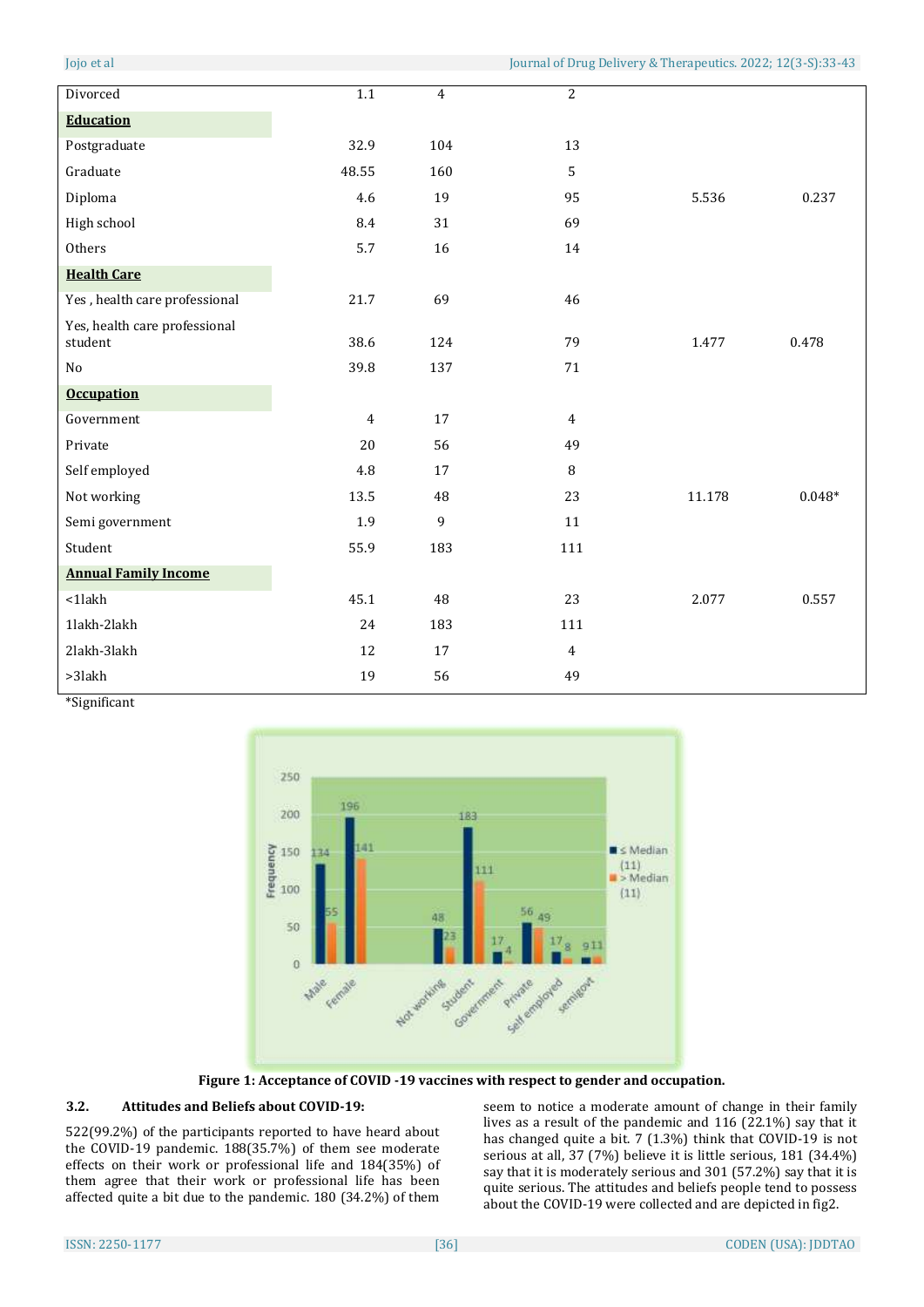

**Figure 2: Attitude and belief about covid -19**

## **3.3. Attitudes snd Beliefs about a COVID-19 Vaccine:**

We studied the attitudes and beliefs people tend to possess about the COVID-19 vaccine (fig 3). The participants seem to possess good knowledge about the pandemic. 522 (99.2%) of the participants were aware about the COVID-19 pandemic. 514(97.7%) of the people that participated in the study were aware about the vaccine and said that they would be able to

explain what a vaccine was [fig 4]. 436 (82.9%) of the respondents think that they are risking their own health and the health of their family by not getting vaccinated. 242 (46%) of the respondents say that they believe there are other better ways to prevent diseases which can currently be prevented by a vaccine and 284 (54%) of them do not agree with this fact.



#### **Figure 3: attitude and belief about covid -19 vaccine**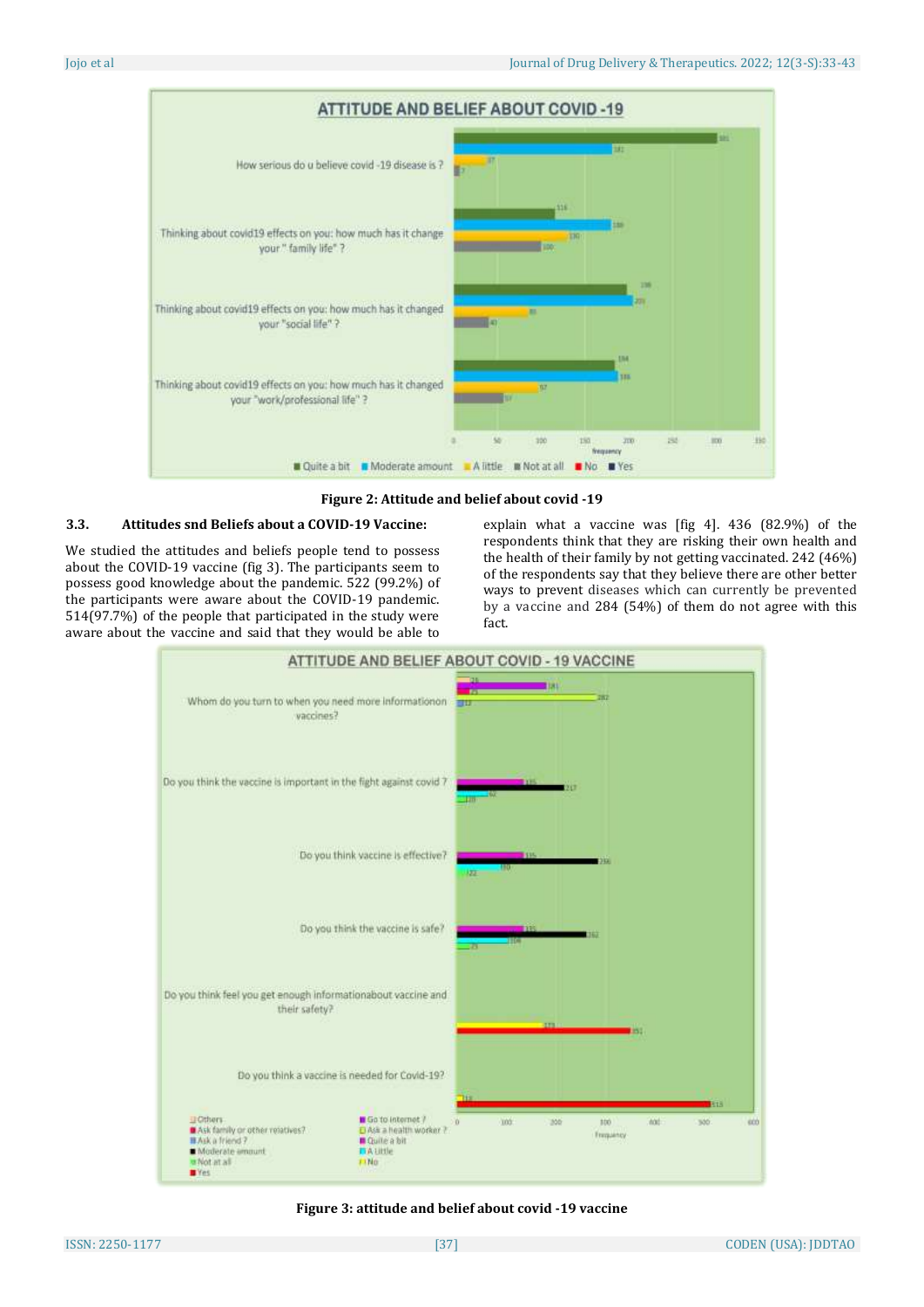

**Figure 4: Attitude, belief, knowledge about health and prevention of covid -19**

### **3.4. Experience with Vaccination and COVID-19:**

489 (93%) of the participants think that a vaccine strengthens the immune system while 37 (7%) think it doesn't. The participants were questioned if they ever decided not to get vaccinated themselves and 90 (17.1%) of them responded with a "yes" while 436 (82.9%) said "no". 266 (50.6%) of them reported to have known people who had bad reactions postvaccination and 260 (49.4%) of them didn't. [fig 5]



**Figure 5: Experience with COVID -19 and vaccination.**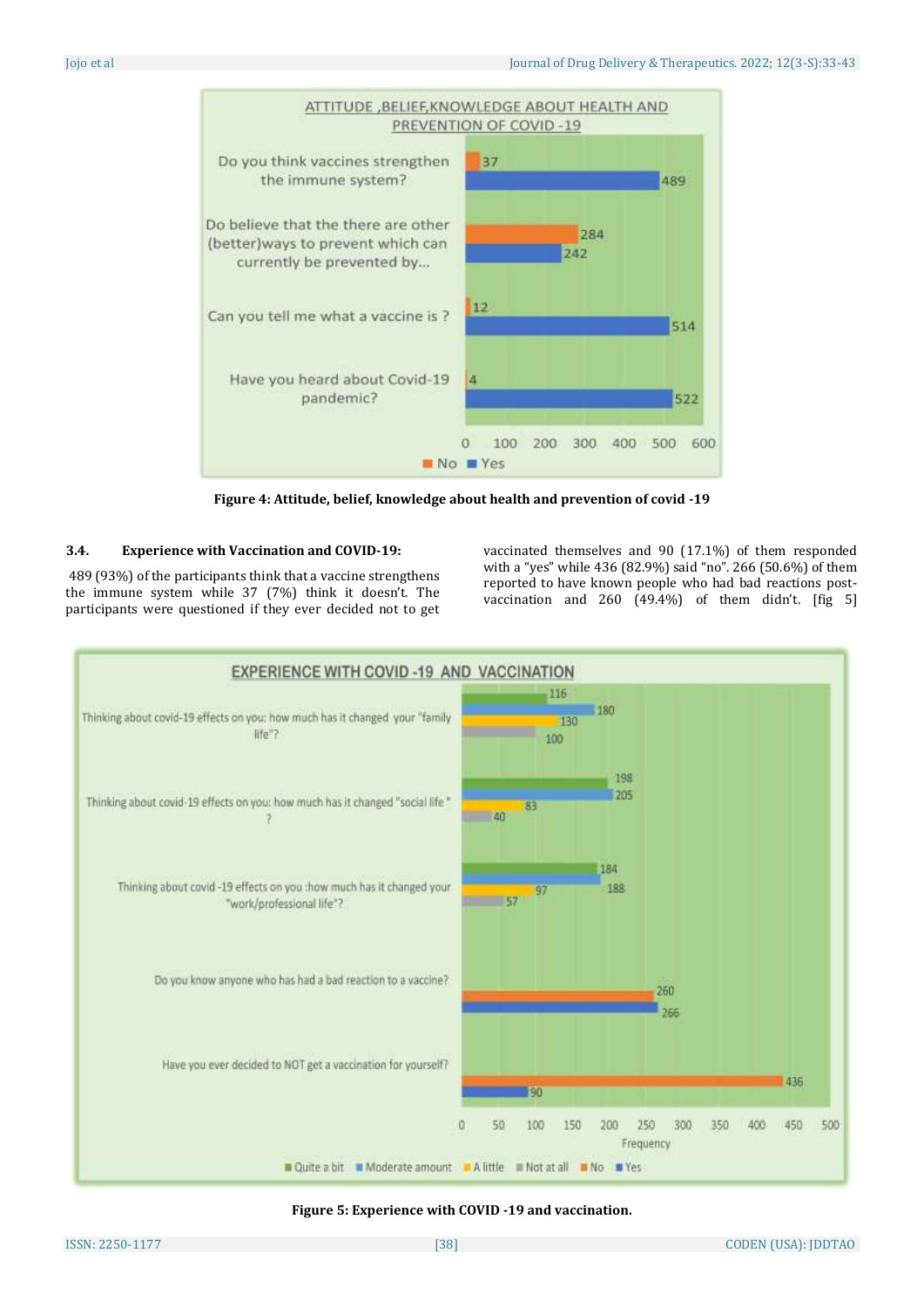### **3.5. Health System and Providers' Trust and Personal Experience:**

When asked the participants, how satisfied they were with their health professional's/ health worker's answers to the questions they had related to immunization, 261 (49.6%) were moderately contented with the healthcare professionals' answers and 107 (20.3%) were quite a bit satisfied. When we asked about how much they trusted the vaccine advice the health care provider gives them, 242 (46%) moderately trust the advice offered and 149 (28.3%) trusted the advice quite a bit. [fig 6]



**Figure 6: Health system and providers' trust and personal experience.**

## **3.6. Risk/Benefit (Perceived, Heuristic):**

14 (2.7%) think that the COVID-19 vaccine is not at all important and 242 (46%) say that it is quite a bit important. When the participants were asked, how much concerned they were about the COVID-19 vaccine, 203 (38.6%) of the respondents reported that they were quite a bit concerned. When questioned about the seriousness of the COVID-19 disease, 301 (57.2%) reported that they thought it was quite a bit serious. [fig 7]



**Figure 7: Risk / Benefit of vaccine**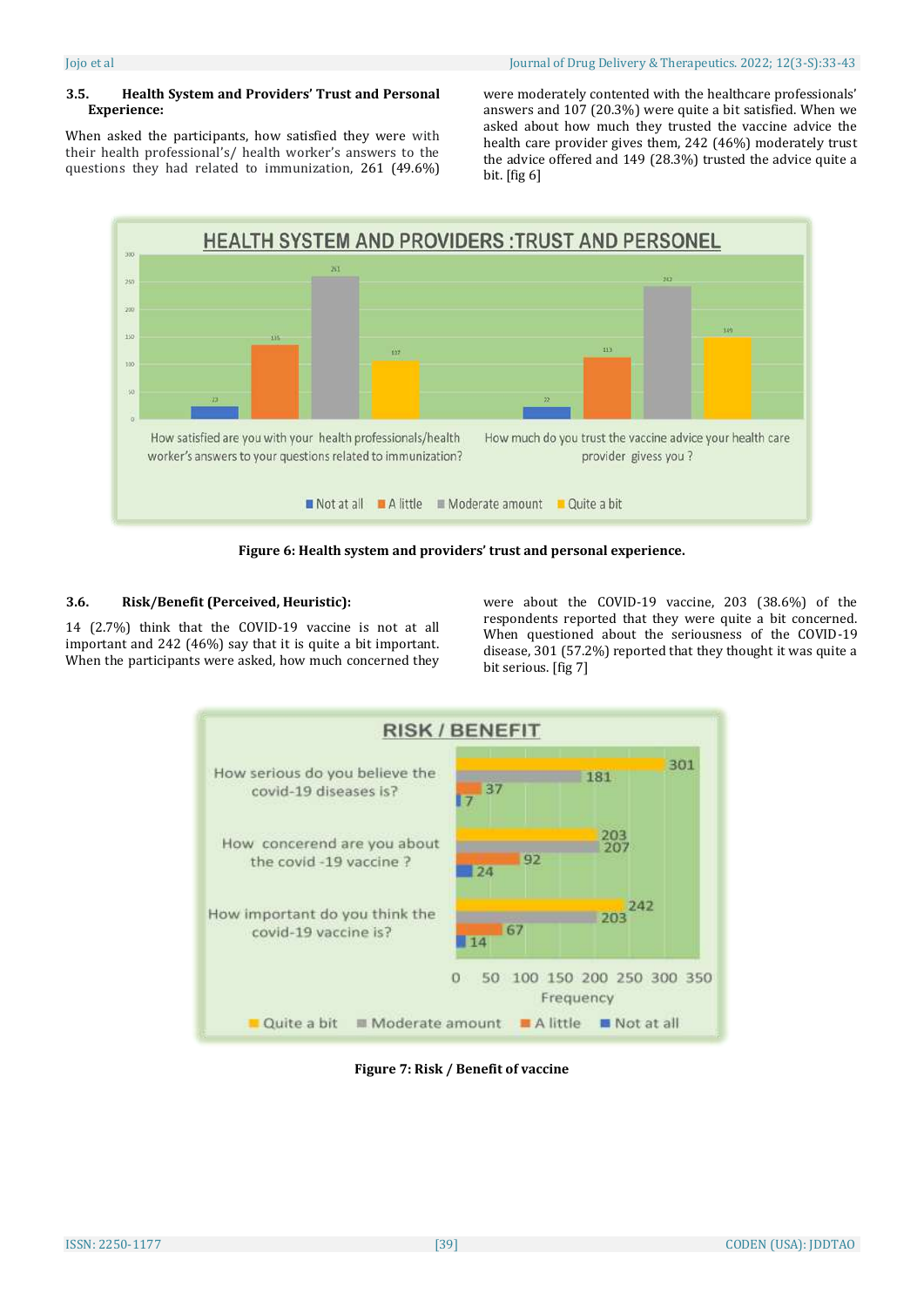## **3.7. Religion/ Culture/ Gender/Socioeconomic Influences:**

436 (82.9%) of the people in the study think that they are risking their health and the health of their families by not taking the vaccine and 90 (17.1%) people do not feel this way. 100 (19%) of the participants think that it is more important for men to get vaccinated than women and 426 (81%) disagree to this fact. [fig 8].



**Fig 8: Religion/ culture/ gender/socioeconomic influences**

## **3.8. Pharmaceutical Industry Influences:**

369 (70.2%) of the respondents believe that the vaccine producers are really interested in the health of the public and 157 (29.8%) don't agree with this. 442 (84%) people trust the vaccine producers in providing safe and effective vaccination and 84 (16%) people don't. [fig 9].



## **Fig 9: Pharmaceutical industrial influence in vaccine**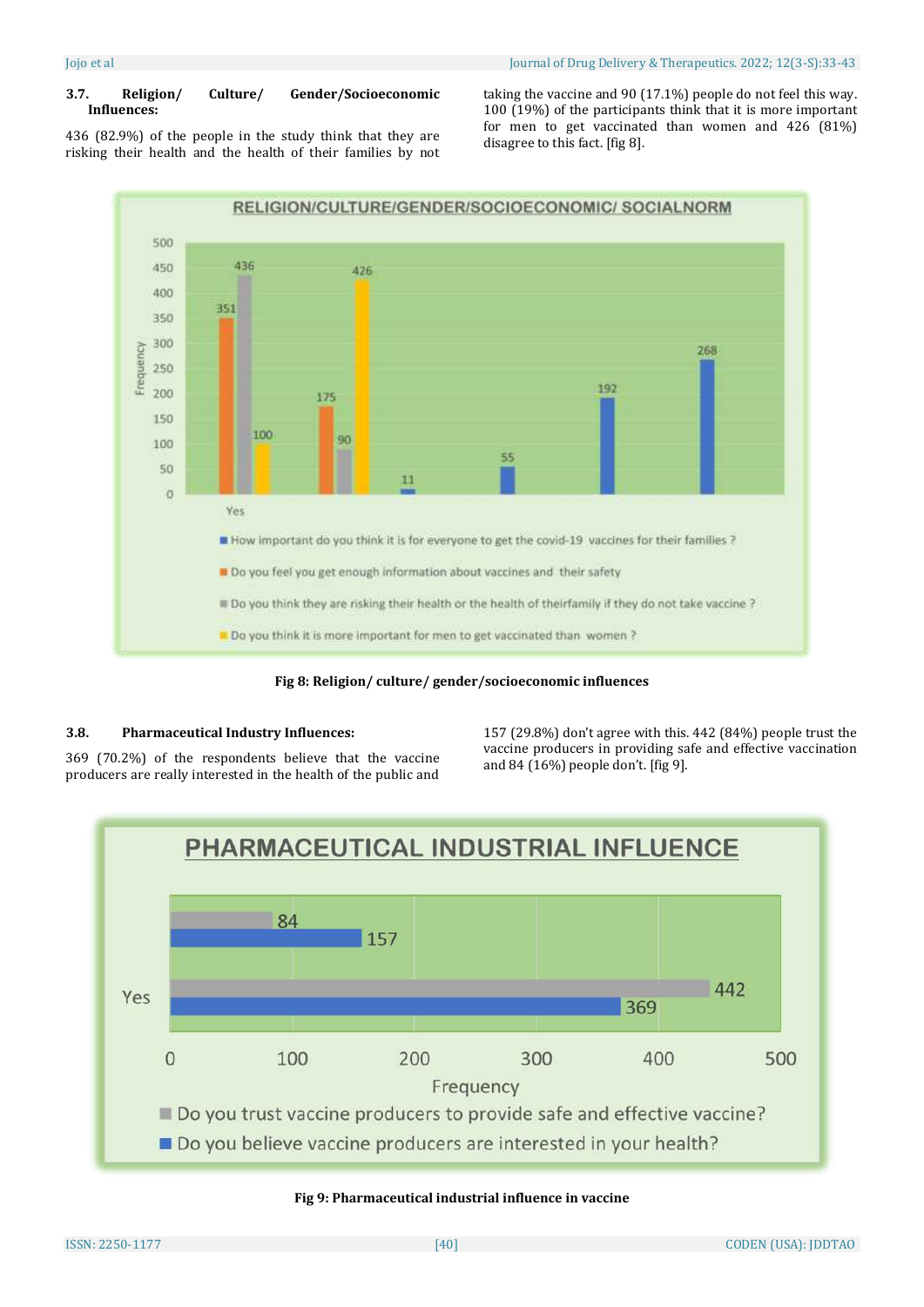#### **3.9. Added Questions:**

204 (38.8%) of the participants say that they are scared about the initial side effects of vaccine like fever, body ache and 322

(61.2%) of them are not. 263 (50%) of the people said that they are waiting for a better, effective vaccine to come in markets to get vaccinated and 263 (50%) deny this. [fig 10].



**Fig 10: Vaccine skeptism and added questions.**

#### **Vaccine Skepticism Questions:**

25 (4.8%) of the respondents do not at all think that the vaccine is safe, 104 (19.8%) believe that it is a little safe, 262 (49.8%) say that it is moderately safe and 135 (25.7%) agree that it is quite a bit safe. When questioned about the effectiveness of the vaccine, 22 (4.2%) participants do not think it is effective, 90 (17.1%) say that it is a little effective, 286 (54.4%) say that it is moderately effective and 128 (24.3%) agree that the vaccine is quite a bit effective. 20 (3.8%) of the study population thinks that vaccines are not at all important in the fight against COVID-19, 62 (11.8%) think that it is a little important, 217 (41.3%) think that it is moderately important and 227 (43.2%) of the respondents agree that the vaccines are quite a bit important in the fight against COVID-19.

#### **4. DISCUSSION:**

This study is sought to examine the acceptance of the COVID-19vaccine among Indian population above 18 years of age. The study was carried out via online platforms and the questionnaire used for the survey was adapted from the questionnaire that was used in a previously conducted study to analyze the acceptance of COVID-19vaccine. <sup>19</sup> A total of 526 people took part in the study and for the ease of assessment, they were categorized into four age groups, , 18- 25 years, 26- 35 years, 36-45 years and above 45 years.

This study reports that the majority of population shows acceptance of the COVID-19, however it is evident from the other study results that this rate of acceptance is not sufficient.<sup>20</sup> It is essential to identify the causes for hesitancy and ways to enhance the acceptance rates. By identification of these factors, healthcare professionals can develop techniques to strategies to work on areas that cause hesitancy among people and address their concerns. The demographical variations play a major role in determining the acceptance. <sup>21</sup>They are directly linked to the knowledge of people on vaccination and their safety as it determines the educational and understanding ability of the population. Females made up more than half of the study population. They have shown more acceptance for covid -19 vaccines than males [ p=0.004]. The area of residence of the participants were different, some were from village, the rest from towns and cities. Most of the respondents were single and had high educational qualification. Some of the healthcare professionals and also students in the health sector participated in the survey. Students have shown more acceptance for covid -19 vaccine than working population [p=0.048].

The awareness about the existence of the pandemic was great among the study population and it shows how people have themselves updated. They feel that their professional, social and family life have seen drastic changes and the pandemic has exerted its effects in these areas. The respondents do accept that the COVID-19 pandemic is serious and this complies with the results of another study conducted on "Factors influencing COVID-19 vaccination uptake in an elderly sample in Poland". 22

We studied the attitudes and beliefs people tend to possess about the COVID-19 vaccine. The participants seem to possess good knowledge about the pandemic. More than 98 percent of the respondents involved in the study were aware about the pandemic and nearly 98 percent of them knew about the vaccine and said that they could explain what a vaccine was. 97.5 percent of the participants say that vaccine is highly essential in the fight against COVID-19.

**ISSN: 2250-1177 CODEN (USA): IDDTAO** When the candidates needed more information regarding the vaccines, 53.6 percent of them discuss it with a healthcare professional and 34.4 percent turn to the internet while the rest find it convenient in discussing it with a friend or family or their relatives. From this detail, it should be noted that people should be advised to always consult a healthcare worker to clarify their doubts on the vaccine or the disease rather than taking it to the internet or their acquaintances,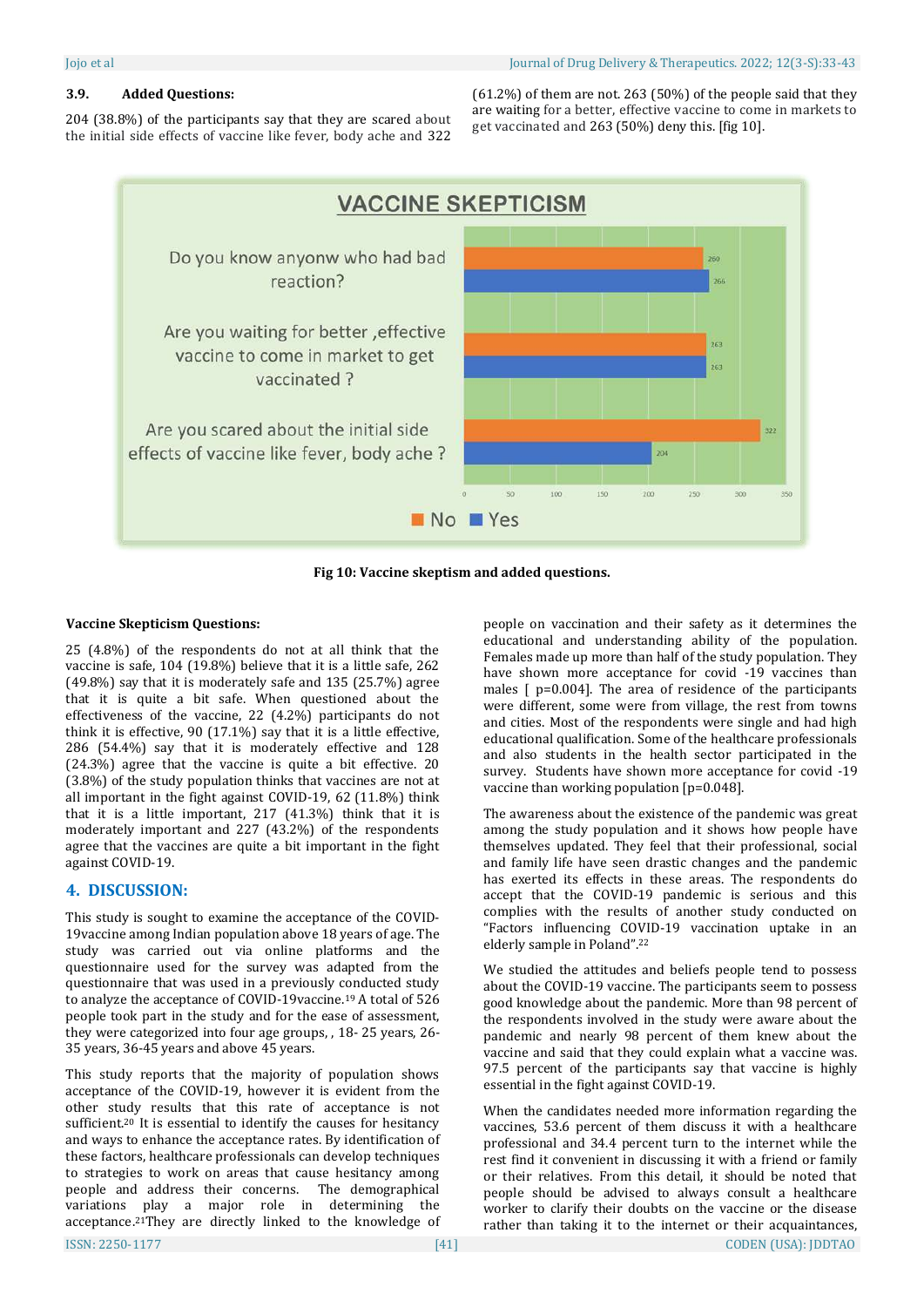which could possibly result in the spread of false information. It is understood that the false information and the theories revolving around the COVID-19vaccine, makes it hard to convince people to take the vaccine. 23

More than 65 percent of the people think that they are provided with sufficient information regarding the vaccines and their safety, but the rest deny this statement which tells us that the availability of information from official and authorized sources should be made accessible to everybody. There is a high chance that the people with infection could possibly infect their family members too. The lack of awareness on this information could possibly contribute to hesitancy of the vaccine as reported by a study conducted on "Caregiver willingness to vaccinate their children against COVID-19: Cross sectional survey". <sup>24</sup> More than 80 percent of the participants agree that they are risking their own health and the health of their families by avoiding the vaccine and 17 percent of them disagree with this, which implies that the seriousness of the transmission of the disease and the importance of vaccines in the treatment of the disease is still not clearly accepted by everybody. Nearly half of the candidates believe that there are better ways to prevent the diseases which are currently prevented using a vaccine and the rest do not agree with this.

93% of the participants think that a vaccine strengthens the immune system and when the participants were questioned if they ever decided not to get vaccinated themselves and 17.1% of them responded with a "yes" while 82.9% said "no". This information makes it evident that majority of the people have agreed to take the vaccine and believe that it is needed while a small population is still reluctant about this. 0.6% of them reported to have known people who had bad reactions postvaccination and 49.4% of them didn't.

When asked the participants, how satisfied they were with their health professional's/ health worker's answers to the questions they had related to immunization, nearly 70 percent of them agreed that they were satisfied. The rest did not find it satisfactory; it should be taken care that the queries and all information regarding immunization should be cleared by the healthcare worker. Nearly 80 % candidates said that they trusted the advice offered by the healthcare professionals. 90% of the respondents agree that vaccine is essential and is highly recommended and when asked how concerned they were about the vaccine, nearly 80 percent of them said that they were concerned and the rest were not. A greater portion of the population involved in the study said that the disease was serious and many agree that it is required for them and their families to get vaccinated. 82% of them think that they are risking their own health and the health of others by not taking the vaccine and this shows that some of them still hesitate to believe that vaccines are important. Many people think it is not essential for men to get vaccinated than women while some think it is required. It should be made clear that despite the differences with age and gender, it is mandatory for everybody to get vaccinated.

70 percent of the respondents believe that the vaccine producers are really interested in the health of the public and nearly 84 percent of the people trust the vaccine producers in providing safe and effective vaccination. A small proportion of the study participants do not agree to this and do not trust the vaccine producers. This could be one of the reasons why people hesitate to take the vaccine. 61 percent have reported that they were not at all scared about the initial side effects of vaccine while the others were. This implies that many of them are still scared about the side effects. This could also be one of the reasons for people to avoid the vaccine. Half of the participants said that they were waiting for a better vaccine to

be in market so that they can get vaccinated. When questioned about the safety of the vaccine, 75% think it is safe while others think it otherwise. This is a result of the spread of false information and the lack of authorized information. 78% think that the vaccine is effective and the others don't agree with this. 84% of the participants think that vaccine is highly essential in the fight against COVID-19and the others don't.

## **5. CONCLUSION:**

In this COVID-19 pandemic, the most promising weapon for preventing the infection is the vaccine. The vaccines have gained prime important roles in aiding the treatment and in prevention of transmission. Majority of the population has accepted the vaccine and are ready to get vaccinated. Many people find it difficult to accept due to the lack of authorized and official information. Most of them prefer clarifying their queries regarding the vaccine from their acquaintances or the internet which could possibly result in the spread of false information. Everybody should be educated to take information from verified and standard resources. Healthcare workers should volunteer themselves in more numbers to guide the patients in vaccination and also educate them with the basic information regarding the vaccine and the minor side effects. More awareness and education about the need for vaccination and the hazards of avoiding the vaccine should be provided to people from authenticated sources, which could increase the rates of acceptance of vaccine among people.

## **Conflict of interest:**

The authors declare no conflict of interest, financial or otherwise.

## **Funding:**

This research received no grant from any funding agency.

## **REFERENCES:**

- 1. WHO Director-General's opening remarks at the media briefing on COVID-19. World Health Organization; 2020.Available at : https://www.who.int/director-general/speeches/detail/whodirector-general-s-opening-remarks-at-the-media-briefing-oncovid-19---11-march-2020.Accessed June 20 ,2021.
- 2. WHO Coronavirus (COVID-19) Dashboard . World health organization;2020.Available at :https://covid19.who.int. Accessed June 20 2021.
- 3. Novel Coronavirus (2019-nCoV) SITUATION REPORT 1 . World health organization;2020. Available at:https://www.who.int/docs/defaultsource/coronaviruse/situation-reports/20200121-sitrep-1-2019 ncov.pdf.Accessed June 20 2021.
- 4. Sharma A, Tiwari S, Deb MK, Marty JL, Severe acute respiratory syndrome coronavirus-2 (SARS-CoV-2): a global pandemic and treatment strategies, Int J Antimicrob Agents, 2020; 56(2):106054-106056 <https://doi.org/10.1016/j.ijantimicag.2020.106054>
- 5. Naming the coronavirus disease (COVID-19) and the virus that causes it. World Health Organization;2020. Available at :https://www.who.int/emergencies/diseases/novel-coronavirus-2019/technical-guidance/naming-the-coronavirus-disease- (covid-2019)-and-the-virus-that-causes-it.Accessed June 20,2021.
- 6. Sarkar K, Khajanchi S, Nieto JJ, Modeling and forecasting the COVID-19 pandemic in India,Chaos Solitons Fractals, 2020;139(1):110049-110051 <https://doi.org/10.1016/j.chaos.2020.110049>
- 7. Unlock 5.0 guidelines live: International flights to remain suspended till October 31.The Times of India;2020.Available at: https://timesofindia.indiatimes.com/india/coronavirus-in-indialive-updates-sept-29/liveblog/78375189.cms, Accessed June 20, 2021.